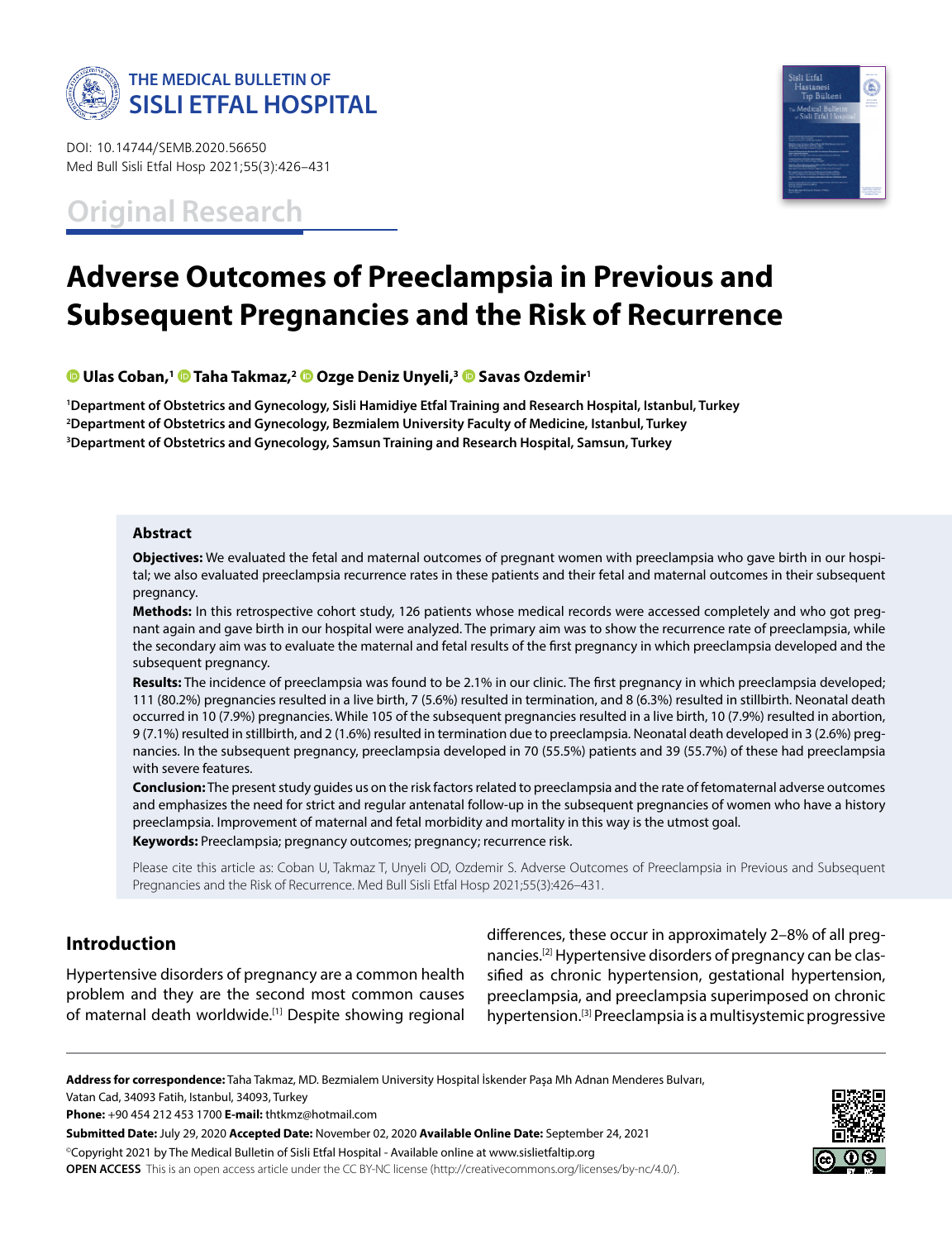pregnancy complication characterized by target organ damage with or without proteinuria accompanying new onset hypertension after the 20<sup>th</sup> week of pregnancy or during the postpartum period. Preeclampsia is responsible for 70% of hypertensive disorders of pregnancy and is one of the main causes of fetomaternal morbidity and mortality in pregnancy.[4] Although maternal mortality is very rare in preeclampsia patients, perinatal mortality is between 5% and 14%. These rates increase significantly when patients develop eclampsia (seizures). The gestational week in which preeclampsia begins, the severity of the disease and other accompanying medical problems are associated with the frequency of complications.<sup>[5]</sup> Maternal morbidity includes cerebrovascular damage, placental abruption, pulmonary edema, renal failure, hepatic dysfunction, recurrent seizures and Hemolysis, and Elevated Liver Enzymes and Low Platelets (HELLP) syndrome. Short-term fetal outcomes are preterm delivery and intrauterine growth retardation seen in almost 25% of cases.<sup>[6]</sup>

Maternal and fetoplacental factors that cause systemic endothelial functional disorder play a role in the pathogenesis of preeclampsia. The most important risk factor known for the development of preeclampsia is a history of preeclampsia in a previous pregnancy.<sup>[7]</sup> Apart from this, nulliparity, pregnancy at an age younger than 18 or older than 40, history of preeclampsia in the family, multiple pregnancy, molar pregnancy, ablatio placenta, chronic hypertension, obesity, renal disease, diabetes mellitus, hereditary thrombophilia, prolonged birth interval, and black race are other risk factors.<sup>[8,9]</sup> Although a large number of studies are available in the literature for early diagnosis before the clinical findings of the disease appear, the efficiency of individualized risk estimation models that try to demonstrate the significance of these risk factors has been limited because preeclampsia has heterogeneous pathophysiological mechanisms.[10]

Preeclampsia recurrence rates range between 5% and 65% in the literature.<sup>[11]</sup> This wide recurrence range results from variable sample sizes, study populations and differences in diagnostic criteria. The potential recurrence of preeclampsia is an important concern for patients, their families and health-care service providers. Revealing the risk of recurrence in women who have preeclampsia history in their previous pregnancy is important both in the clinical management of a subsequent pregnancy and in counseling patients about their future reproductive capacity.

In the present study, we evaluated the fetal and maternal outcomes of pregnant women with preeclampsia who gave birth in our hospital; we also evaluated preeclampsia

recurrence rates in these patients and their fetal and maternal outcomes in their subsequent pregnancy.

### **Methods**

The data from patients who gave birth at Kanuni Sultan Süleyman Training and Research Hospital between January 2010 and February 2015 were reviewed retrospectively from computer record systems and patient files. It was found that a total of 78485 deliveries occurred in our clinic within this period of time and that there were 1660 patients who gave birth with a diagnosis of preeclampsia. The records of these patients were examined, and it was found that there were 166 patients who got pregnant again and who gave birth in our hospital. Of these 166 patients, 126 patients whose medical records were accessed completely and who got pregnant again and gave birth in our hospital were included in the study. The patients whose pregnancies were terminated due to chronic hypertension, multiple pregnancies, and for non-preeclampsia reasons were excluded from the study. The study protocol was approved by the ethics committee of Kanuni Sultan Süleyman Training and Research Hospital (11424-2015).

Patient demographic data, obstetric history, and gestational week in which preeclampsia developed, pregnancy outcome (live birth, stillbirth, neonatal death, abortion, and termination), delivery type, fetal birth weight and gender, Apgar score, preeclampsia severity and in addition to these eclampsia, HELLP syndrome, preterm birth, the presence of intrauterine growth restriction, and maternal intensive care need data were recorded for the first pregnancy in which preeclampsia developed and for the subsequent pregnancy. The primary aim was to show the recurrence rate of preeclampsia, while the secondary aim was to evaluate the maternal and fetal results of the first pregnancy in which preeclampsia developed and the subsequent pregnancy.

Preeclampsia diagnosis was made with blood pressure ≥140/90 mmHg measured at least 2 times with an interval of 4 h or blood pressure ≥160/110 mmHg measured with an short interval (minutes) after the 20<sup>th</sup> week of pregnancy in pregnant women who were normotensive previously and with a comorbidity of proteinuria (≥300 mg/24 h urine collection or random urine sample protein/creatinine ratio ≥0.3 or protein ≥2+ in spot urine). In the absence of proteinuria, preeclampsia was defined as new-onset hypertension with the new onset of any of the following: (i) Thrombocytopenia (<100000/µL), (ii) elevated liver enzymes (at least 2 times the laboratory threshold reference value), (iii) pulmonary edema, (iv) new onset persistent headache or visual symptoms, and (v) renal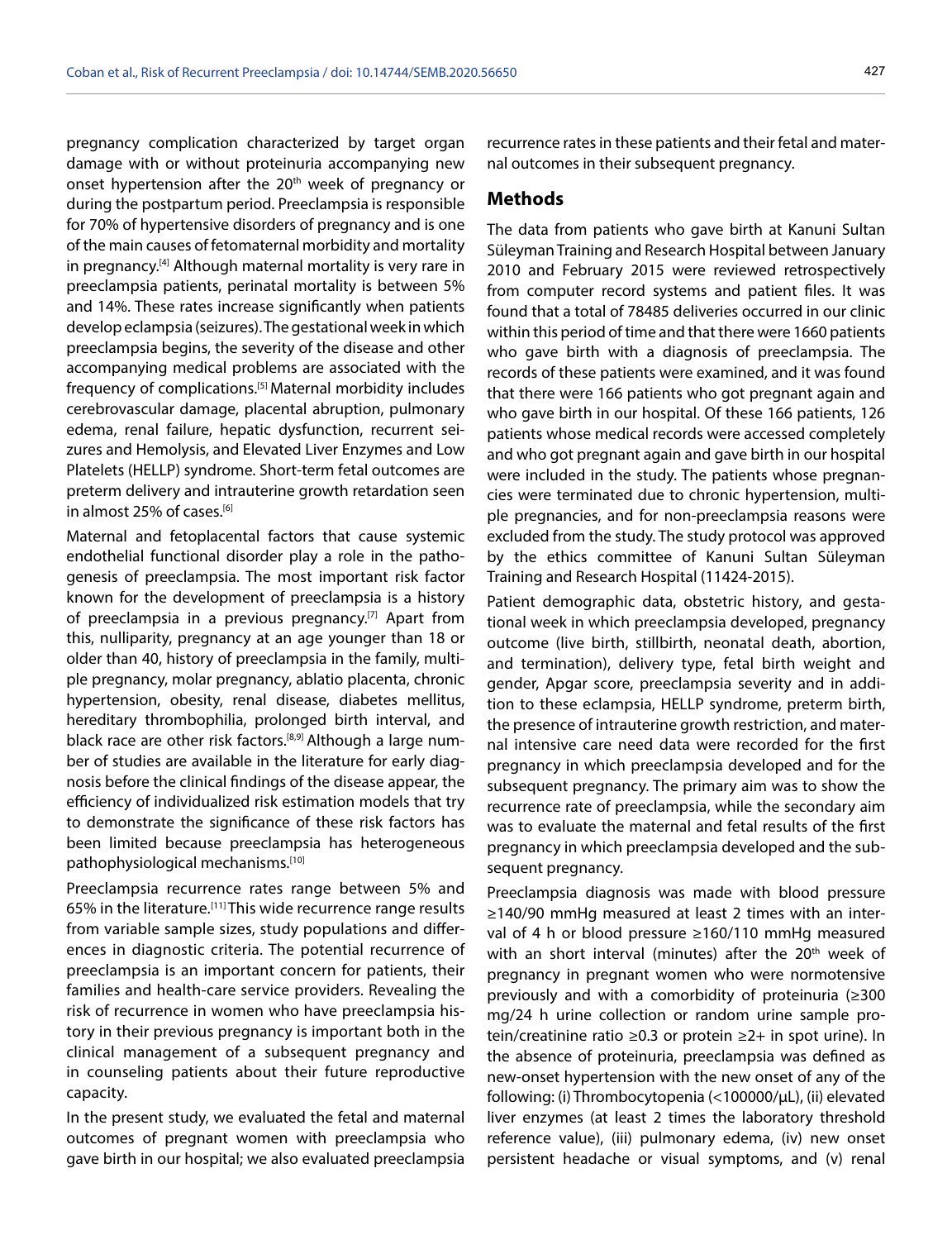insufficiency (serum creatinine >1.1 mg/dL). The diagnosis of preeclampsia with severe features was made with ≥160/110 mmHg blood pressure in at least two measurements with an interval of 4 h and in addition to this with the coexistence of one or a few of the following conditions in patients: (i) Thrombocytopenia (<100000/µL), (ii) elevated liver enzymes (at least 2 times the laboratory threshold reference value) or by severe persistent right upper quadrant or epigastric pain, (iii) pulmonary edema, (iv) new onset persistent headache or visual symptoms, and (v) renal insufficiency (serum creatinine >1.1 mg/dL). Tonic-clonic focal or multifocal seizures after a preeclampsia diagnosis in a patient who did not have any previous neurological problem were evaluated as eclampsia. In the diagnosis of HELLP syndrome, the criteria of ≥600 IU/L lactate dehydrogenase, at least a two-fold increase in liver function tests and thrombocyte count <100000  $\mu$ L were used.<sup>[12]</sup>

## **Statistical Analysis**

Descriptive statistical methods were used in the statistical evaluation of the study data. The data are expressed in mean±standard deviation and number (percentage). Pregnancy complications and the distribution of some of the data were expressed using percentages. Statistical analysis was conducted using SPSS Version 20.0 (SPSS Inc. Chicago, USA).

# **Results**

A total of 78485 births occurred in our hospital between January 2010 and February 2015 and preeclampsia occurred in 1660 of these pregnancies. The incidence of preeclampsia was found to be 2.1% in our clinic. The average age of the 126 patients in the pregnancy in which preeclampsia developed was found to be 27.17±5.57 years and the nulliparous patient rate was 65.9% (83 patients). Average gestational week of preeclampsia diagnosis was 33.16±4.6 and preeclampsia with severe features was found to develop in 105 (83.3%) patients. In addition, eclampsia developed in 3 (2.4%) and HELLP syndrome developed in 13 (10.3%) patients in the study group, while maternal intensive care needs developed in 5 (3.9%) patients. No maternal mortality was observed. Although 111 (80.2%) pregnancies resulted in a live birth, 7 (5.6%) resulted in termination and 8 (6.3%) resulted in stillbirth. It was found that 38 (30.2%) of the patients delivered vaginally, while 88 (69.8%) delivered by cesarean delivery. Average fetal birth weight was 1795.48±848.24 gr. First minute and 5<sup>th</sup> min Apgar scores were recorded as 6±2.55 and 8±2.9, respectively. IUGG occurred in 62 (49.2%) of the pregnancies, while preterm **Table 1.** Maternal and fetal characteristics of pregnancies in which preeclampsia developed

| <b>Variables</b>                          | $n = 126$      |
|-------------------------------------------|----------------|
| Maternal age (years)                      | 27.17±5.57     |
| <b>Nulliparity</b>                        | 83 (65.9%)     |
| Gestational week of onset of preeclampsia | 33.16±4.6      |
| Fetal birth weight (gr)                   | 1795.48±848.24 |
| 1. min Apgar score                        | $6 + 2.55$     |
| 5. min Apgar score                        | $8 + 2.9$      |
| Preeclampsia with severe features         | 105 (83.3%)    |
| Eclampsia                                 | 3(2.4%)        |
| <b>HELLP</b>                              | 13 (10.3%)     |
| <b>IUGR</b>                               | 62 (49.2%)     |
| Need for maternal intensive care          | $5(3.9\%)$     |
| Preterm birth                             | 98 (77.8%)     |
| Pregnancy outcome                         |                |
| Live birth                                | 111 (80.2%)    |
| Termination                               | $7(5.6\%)$     |
| Still birth                               | $8(6.3\%)$     |
| Neonatal death                            | 10 (7.9%)      |
| Type of delivery                          |                |
| <b>NSD</b>                                | 38 (30.2%)     |
| C/S                                       | 88 (69.8%)     |
| Female gender                             | 66 (52.4%)     |

The values were expressed as average±standard deviation and number (percentage). HELLP: Hemolysis, elevated liver enzymes and low platelets; IUGR: Intrauterine growth restriction.

| Table 2. Maternal and fetal characteristics of subsequent |  |
|-----------------------------------------------------------|--|
| pregnancy                                                 |  |
|                                                           |  |

| <b>Variables</b>                 | $n = 114$      |
|----------------------------------|----------------|
| Birth Weight                     | 2397.85±997.32 |
| 1. min Apgar score               | $7+2.64$       |
| 5. min Apgar score               | $8+2.7$        |
| Need for maternal intensive care | 5(4.3%)        |
| <b>IUGR</b>                      | 34 (29.8%)     |
| preterm birth                    | 54 (47.3%)     |
| Neonatal death                   | $3(2.6\%)$     |
| Type of delivery                 |                |
| <b>NSD</b>                       | 23 (20.1%)     |
| C/S                              | 91 (79.8%)     |
| Female gender                    | 54 (47.3%)     |

The values were expressed as average±standard deviation and number (percentage). IUGR: Intrauterine growth restriction.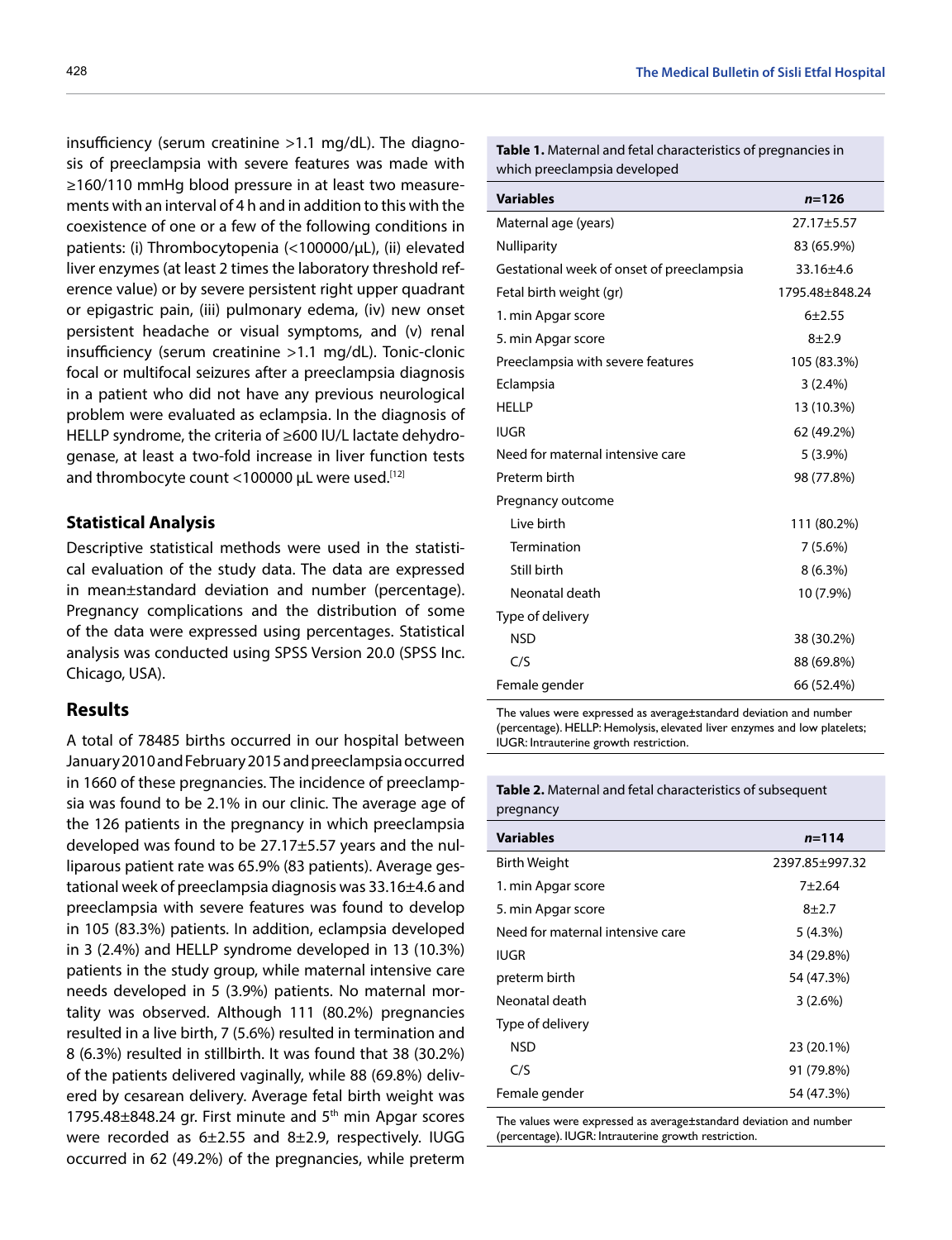**Table 3.** The data of patients who developed preeclampsia in subsequent pregnancy

| <b>Variables</b>                          | $n = 70$   |  |
|-------------------------------------------|------------|--|
| Gestational week of onset of preeclampsia | 35.27±4.67 |  |
| Preeclampsia                              | 31 (44.2%) |  |
| Preeclampsia with severe features         | 39 (55.7%) |  |
| Eclampsia                                 | $3(4.2\%)$ |  |
| <b>HELLP</b>                              | $3(4.2\%)$ |  |
|                                           |            |  |

The values were expressed as average±standard deviation and number (percentage). HELLP: Hemolysis, elevated liver enzymes and low platelets.

birth occurred in 98 (77.8%). Neonatal death occurred in 10 (7.9%) pregnancies (Table 1).

While 105 of the subsequent pregnancies resulted in a live birth, 10 (7.9%) resulted in abortion, 9 (7.1%) resulted in stillbirth, and 2 (1.6%) resulted in termination due to preeclampsia. Table 2 shows the subsequent pregnancy characteristics, and the maternal and fetal results of the patients included in the study excluding pregnancies that resulted in abortion and termination. In the subsequent pregnancy, the vaginal birth rate was 20.1% (23 patients) and the cesarean birth rate was 79.8% (91 patients). Average fetal birth weight was  $2397.85\pm997.32$  gr. First minute and  $5<sup>th</sup>$  min Apgar scores were recorded as 7±2.64 and 8±2.7, respectively. 54 (47.3%) of these births were preterm and 5 (4.3%) patients developed maternal intensive care needs. The IUGG rate was found to be 29.8% (34 patients). Neonatal death developed in 3 (2.6%) pregnancies.

The results of 70 patients who developed preeclampsia in a subsequent pregnancy are given in Table 3. In the subsequent pregnancy, preeclampsia developed in 70 (55.5%) patients and 39 (55.7%) of these had preeclampsia with severe features. Gestational week at which preeclampsia diagnosed was found as 35.27±4.67. The eclampsia rate was 4.2% (3 patients) and HELLP syndrome rate was found in 4.2% (3 patients). No maternal mortality occurred.

# **Discussion**

In this large retrospective cohort study, the incidence of preeclampsia was found to be 2.1% in İstanbul between the years 2010 and 2015. This rate was the same as the 2.1% reported in a global, multicentered study with 313,000 diseases published in 2014.[13] The incidence of preeclampsia in Turkey reported by the World Health Organization is 5.2%.<sup>[1]</sup>

Although there are a large number of studies on preeclampsia in the literature, there are not enough studies on recurrent preeclampsia. There are serious differences between the results of existing studies. Studies conducted worldwide have reported a recurrence rate between 5% and 65%.[11] In their single-centered study conducted on a young patient group, Sibai *et al*. reported a preeclampsia recurrence rate of approximately 40%.[14] However, a preeclampsia recurrence rate of 13.8% was found in a recent meta-analysis.<sup>[15]</sup> In a multi-centered study conducted in Tanzania, the absolute preeclampsia recurrence risk was found to be 25% in women who had a history of preeclampsia in a previous pregnancy; this rate is similar to the rates reported in the USA.[16] Recurrence risk was found to be between 13% and 15% in Scandinavian countries.<sup>[7,17]</sup> In our study, the recurrence rate of preeclampsia was 55.5%. One of the potential reasons for this high recurrence rate can be the fact that the center in which the study was conducted is a tertiary reference hospital. High risky pregnancy follow-up rates and referral rates can cause sample selection bias. The possible causes for the differences in recurrence rates may be related to differences between the prevalence of risk factors for preeclampsia and the examined factors (such as chronic hypertension and diabetes), differences in population characteristics or differences in diagnostic criteria. In addition, differences in inclusion and exclusion criteria and the methodology of studies and preeclampsia recurrence calculation criteria (absolute risk and relative risk) can cause variable results. These recurrence rates emphasize the need to have data obtained from local populations.

Nulliparity is an important risk factor for the development of preeclampsia. In their review, Duckitt and Harrington found that the risk of developing preeclampsia is 2–3 times higher in the nulliparous population when compared with the multiparous population.<sup>[18]</sup> In a study conducted in Turkey including 623 preeclamptic pregnant women, the nulliparity rate was reported to be 63%.<sup>[19]</sup> In parallel with the literature, 65.9% of the pregnant women who developed preeclampsia were nulliparous in our study. In a prospective cohort study conducted by Hernández-Díaz *et al*., the risk of developing preeclampsia in the first pregnancy was 4.1%, while this was 1.7% in multiparous pregnant women who did not have a history of preeclampsia. In addition, while the risk of developing preeclampsia in the next pregnancy was found as 14.7% in nulliparous preeclamptic women, this rate was found to increase to 30% in the second subsequent pregnancy.[7]

Complications that develop due to preeclampsia have negative effects on both the mother and the baby. In a recent review conducted in Ethiopia, remarkable maternal and fetal results were found. The rate of eclampsia seizures was found to be between 24% and 34% in patients who developed gestational hypertension, while the HELLP syndrome rate was 13% and the maternal mortality rate was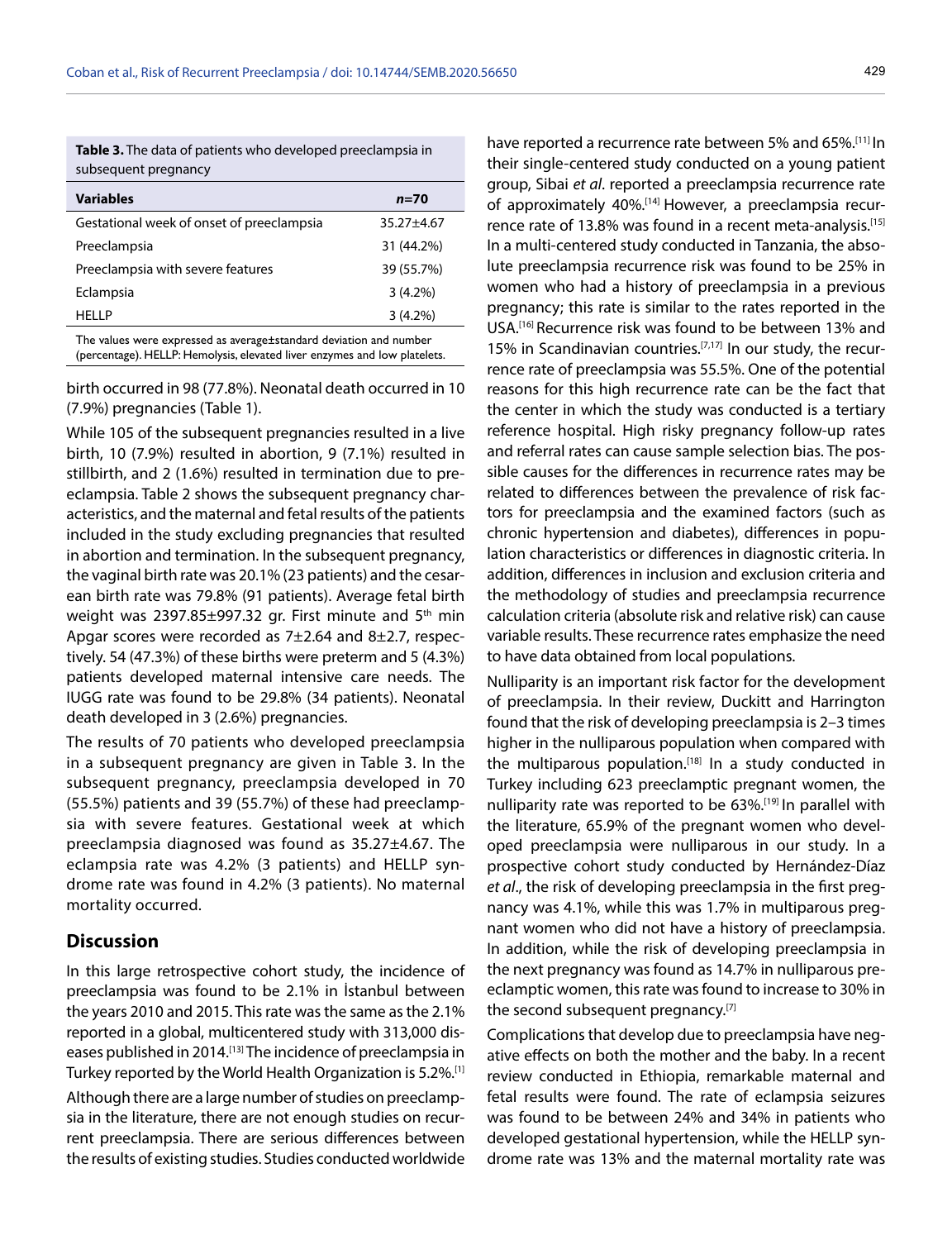4%. Perinatal mortality was found to occur in one fourth of pregnancies included in the study. While the low birth rate was 37%, the preterm birth rate was found to be between 31 and 65%.[20] In a study conducted in Norway, perinatal mortality was found to be 9.2%.[21] In a study conducted in India, the most frequent fetal morbidities were prematurity  $(23.6%)$ , low birth weight (7.5%), and IUGG (9.6%).<sup>[22]</sup> In our study, when the data of the first pregnancy in which preeclampsia developed were examined, preeclampsia with severe features was found in 83.3%; the eclampsia rate was 2.4%, HELLP syndrome occurred in 10.3%, and maternal intensive care was required in 3.9%. When the perinatal results were examined, preterm birth was found in 77.8%, IUGG was found in 49.2%, and perinatal mortality was found in 14.2% of pregnancies.

The strongest aspect of this study was the fact that it was conducted with a large patient series and that it was the first study in which preeclampsia recurrence was examined in Turkey. However, our study also has some limitations such as being a single-centered study and its retrospective design.

Preeclampsia is a clinical situation that is one of the leading causes of maternal and fetal morbidity and mortality in Turkey and throughout the world. The present study guides us on the risk factors related to preeclampsia and the rate of fetomaternal adverse outcomes and emphasizes the need for strict and regular antenatal follow-up in the subsequent pregnancies of women who have a history preeclampsia. Improvement of maternal and fetal morbidity and mortality in this way is the utmost goal.

#### **Disclosures**

**Ethics Committee Approval:** Ethics Committee of Kanuni Sultan Süleyman Training and Research Hospital (11424-2015).

**Peer-review:** Externally peer-reviewed.

**Conflict of Interest:** None declared.

**Authorship Contributions:** Concept – U.C.; Design – U.C., O.D.U.; Supervision – U.C.; Materials – U.C.; Data collection &/or processing – O.D.U., S.O.; Analysis and/or interpretation – T.T., O.D.U.; Literature search – T.T.; Writing – U.C., T.T.; Critical review – T.T.

# **References**

- 1. Khan KS, Wojdyla D, Say L, Gülmezoglu AM, Van Look PF. WHO analysis of causes of maternal death: a systematic review. Lancet 2006;367:1066[–74. \[CrossRef\]](https://doi.org/10.1016/S0140-6736(06)68397-9)
- 2. Steegers EA, von Dadelszen P, Duvekot JJ, Pijnenborg R. Pre-eclampsia. Lancet 2010;376:631-4[4. \[CrossRef\]](https://doi.org/10.1016/S0140-6736(10)60279-6)
- 3. Hypertension in pregnancy. Report of the American College of Obstetricians and Gynecologists' Task Force on hypertension in pregnancy. Obstet Gynecol 2013;122:1122–31.
- 4. Oskay Ü. Gebelik komplikasyonu gelişen riskli durumlar ve hemşirelik yaklaşımı. In: Kızılkaya NB, editor. Kadın Sağlığı ve Hastalıkları. İstanbul: Nobel Tıp Kitabevi; 2015. p. 447–72.
- 5. Leveno K. Williams Obstetrics. 25th ed. New York: McGraw-Hill Education; 2018.
- 6. Ukah UV, De Silva DA, Payne B, Magee LA, Hutcheon JA, Brown H, et al. Prediction of adverse maternal outcomes from preeclampsia and other hypertensive disorders of pregnancy: A sys-tematic review. Pregnancy Hypertens 2018;11:115-[23. \[CrossRef\]](https://doi.org/10.1016/j.preghy.2017.11.006)
- 7. Hernández-Díaz S, Toh S, Cnattingius S. Risk of pre-eclampsia in first and subsequent pregnancies: prospective cohort study. BMJ 2009;338:b225[5. \[CrossRef\]](https://doi.org/10.1136/bmj.b2255)
- 8. Lain KY, Roberts JM. Contemporary concepts of the pathogenesis and management of preeclampsia. JAMA 2002;287:3183–6. [\[CrossRef\]](https://doi.org/10.1001/jama.287.24.3183)
- 9. Verma MK, Kapoor P, Yadav R, Manohar RK. Risk factor assessment for Pre-eclampsia: a case control study. Int J Med Public Health 2017;7:1[72–7. \[CrossRef\]](https://doi.org/10.5530/ijmedph.2017.3.35)
- 10. Bartsch E, Medcalf KE, Park AL, Ray JG; High Risk of Pre-eclampsia Identification Group. Clinical risk factors for pre-eclampsia determined in early pregnancy: systematic review and meta-analysis of large cohort studies. BMJ 2016;353:i175[3. \[CrossRef\]](https://doi.org/10.1136/bmj.i1753)
- 11. McDonald SD, Best C, Lam K. The recurrence risk of severe de novo pre-eclampsia in singleton pregnancies: a population-based cohort. BJOG 2009;116:1578–8[4. \[CrossRef\]](https://doi.org/10.1111/j.1471-0528.2009.02317.x)
- 12. Gestational Hypertension and Preeclampsia: ACOG Practice Bulletin, Number 222. Obstet Gynecol. 2020;135:e237–60. [\[CrossRef\]](https://doi.org/10.1097/AOG.0000000000003891)
- 13. Abalos E, Cuesta C, Carroli G, Qureshi Z, Widmer M, Vogel JP, et al; WHO Multicountry Survey on Maternal and Newborn Health Research Network. Pre-eclampsia, eclampsia and adverse maternal and perinatal outcomes: a secondary analysis of the World Health Organization Multicountry Survey on Maternal and Newborn Health. BJOG 2014;121 Suppl 1:14-2[4. \[CrossRef\]](https://doi.org/10.1111/1471-0528.12629)
- 14. Sibai BM, Mercer B, Sarinoglu C. Severe preeclampsia in the second trimester: recurrence risk and long-term prognosis. Am J Obstet Gynecol 1991;165:1408–1[2. \[CrossRef\]](https://doi.org/10.1016/S0002-9378(12)90773-5)
- 15. van Oostwaard MF, Langenveld J, Schuit E, Papatsonis DN, Brown MA, Byaruhanga RN, et al. Recurrence of hypertensive disorders of pregnancy: an individual patient data metaanalysis. Am J Obstet Gynecol 2015;212:624.e1–17. [\[CrossRef\]](https://doi.org/10.1016/j.ajog.2015.01.009)
- 16. Mbah AK, Alio AP, Marty PJ, Bruder K, Wilson R, Salihu HM. Recurrent versus isolated pre-eclampsia and risk of feto-infant morbidity outcomes: racial/ethnic disparity. Eur J Obstet Gynecol Reprod Biol 2011;156:2[3–8. \[CrossRef\]](https://doi.org/10.1016/j.ejogrb.2010.12.036)
- 17. Lykke JA, Paidas MJ, Langhoff-Roos J. Recurring complications in second pregnancy. Obstet Gynecol 2009;113:1217-[24. \[CrossRef\]](https://doi.org/10.1097/AOG.0b013e3181a66f2d)